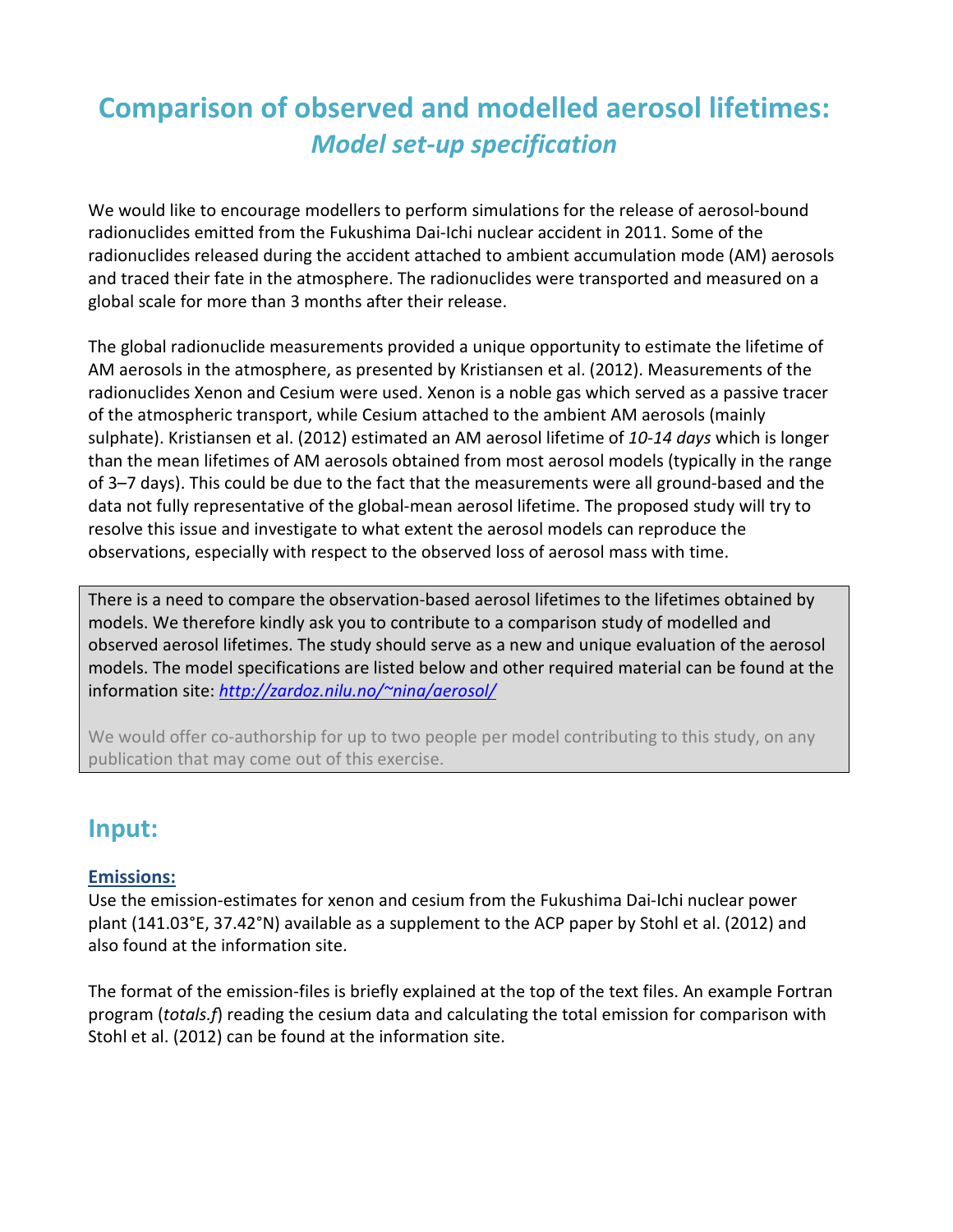### **Species:**

For the model simulations we suggest to use

- *a passive tracer* using the xenon emission estimate.
- **a** *sulphate accumulation-mode aerosol* **tracer** using the cesium emissions (using the default setting of your model for parameters such as size distribution, solubility, or aerosol density)

#### **Simulation period:**

The model needs to be run from the start of the emissions (11 March 2011) until at least **5 June 2011** for when the last measurements of the radionuclides were taken.

## **Output:**

### **Time resolution:**

The measurement data are 12- or 24-hourly average values but the sampling periods vary from station to station. We would therefore suggest using *one-hourly* or *three-hourly* time resolution for the model output. This way we would be able to sample the model output within the varying sampling periods for each measurement station.

### **Products:**

#### **1) Station-concentrations**

Sample the modelled aerosol and passive tracer concentrations at the lowest model level at the geographical coordinates of the measurement stations and for the sample times listed in the file *stations\_sampletimes.txt,* found at the information site. The format of this file follows: "Start of sample time [yyyymmddHHMM], End of sample time [yyyymmddHHMM], longitude, latitude, station name".

The output files should ideally be given in a plain text file named *modelname\_version\_sampled\_at\_stations.txt* with the following format: "Start of sample time [yyyymmddHHMM], End of sample time [yyyymmddHHMM], longitude, latitude, station name, passive tracer concentration [µg/m<sup>3</sup>], sulphate concentration [µg/m<sup>3</sup>]"

#### **2) Global budgets**

To allow determining the global-mean aerosol lifetime, calculate the total mass of each tracer as budgeted in your model every six hours and produce the output in the format: "Time [yyyymmddHHMM], total mass of passive tracer [µg], total mass of sulphate [µg]". These data should be put into a file named *modelname\_version\_global\_mass.txt*

#### **Please send the output to**

**Andreas Stohl (ast@nilu.no) and Nina Iren Kristiansen (nik@nilu.no)**